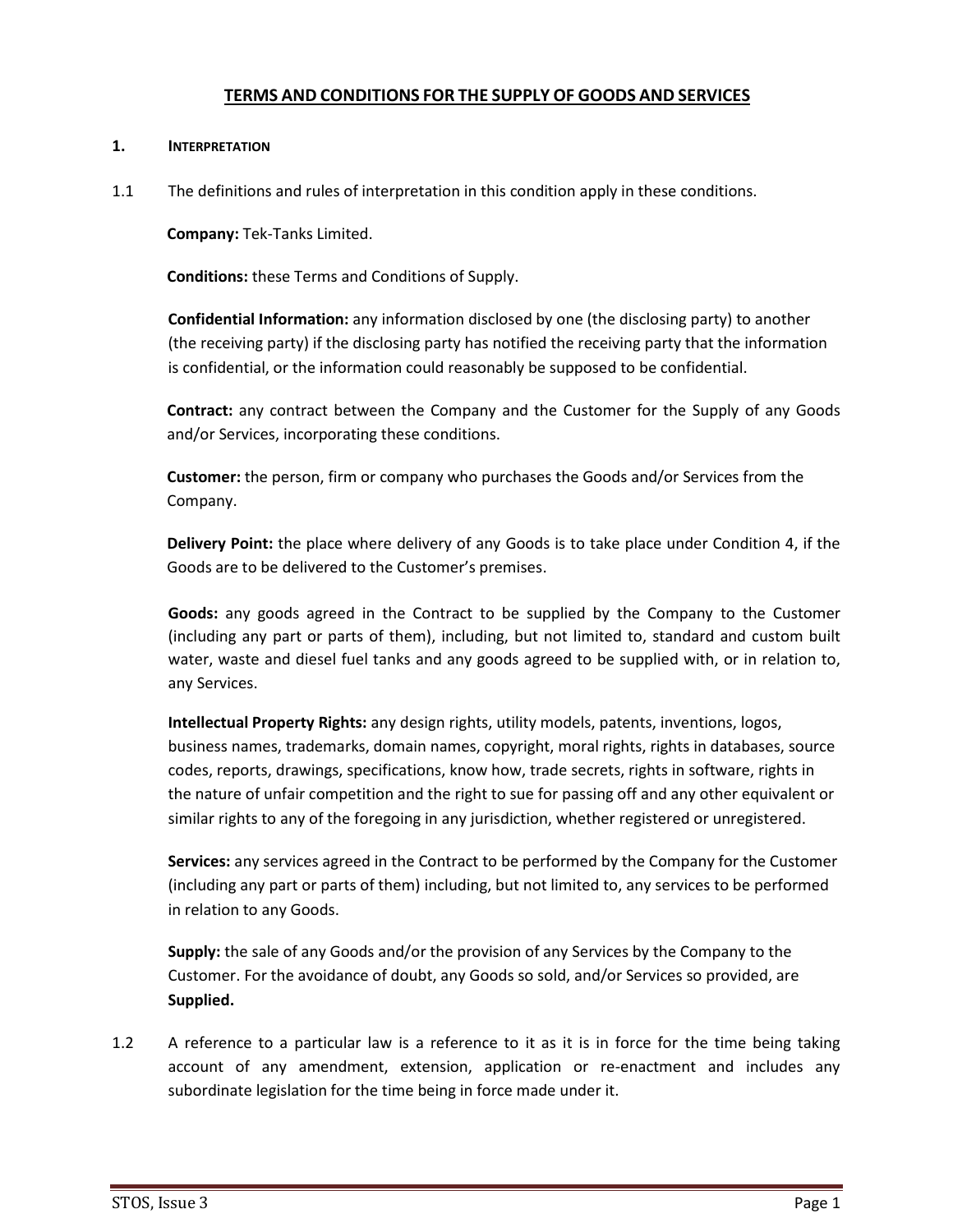- 1.3 Words in the singular include the plural and in the plural include the singular.
- 1.4 A reference to one gender includes a reference to the other gender.
- 1.5 Condition headings do not affect the interpretation of these Conditions.
- 1.6 **These Conditions shall apply both to Customers who are (a) Business Customers and (b) Consumers, save where otherwise stated. A Customer is a Business Customer if the Customer purchases Goods and/or Services from the Company for the purposes of the Customer's business, trade or profession, rather than for private use. All other Customers are Consumers.**

#### **2. APPLICATION OF TERMS**

- 2.1 Subject to any variation under condition [2.3](#page-1-0) the Contract shall be on these Conditions to the exclusion of all other terms and conditions (including any terms or conditions which the Customer purports to apply under any purchase order, confirmation of order, specification or other document).
- 2.2 No terms or conditions endorsed on, delivered with or contained in the Customer's purchase order, confirmation of order, specification or other document shall form part of the Contract simply as a result of such document being referred to in the Contract.
- <span id="page-1-0"></span>2.3 These Conditions apply to the Supply of any and all Goods and Services by the Company to business customers and any variation to these Conditions and any representations about any Goods and/or Services shall have no effect unless expressly agreed in writing and signed by an authorised signatory of the Company. The Customer acknowledges that it has not relied on any statement, promise or representation made or given by or on behalf of the Company which is not set out in the Contract. Nothing in this Condition shall exclude or limit the Company's liability for fraudulent misrepresentation.
- 2.4 Each order or acceptance of a quotation for Goods and/or Services by the Customer from the Company shall be deemed to be an offer by the Customer to purchase Goods and/or Services subject to these Conditions.
- 2.5 No order placed by the Customer shall be deemed to be accepted by the Company until:
	- (a) a written acknowledgement of order is issued and executed by the Company; or
	- (b) (if earlier) the Company starts to Supply the Goods and/or Services.
- 2.6 Without prejudice to the provisions of Condition 2.5, if the Customer wishes to change any order, (which, for the avoidance of doubt shall include, but shall not be limited to, any amendment, addition or substitution with respect to any specification), any such change is subject to acceptance by the Company and the Customer must pay any additional charges associated with fulfilling the changed order.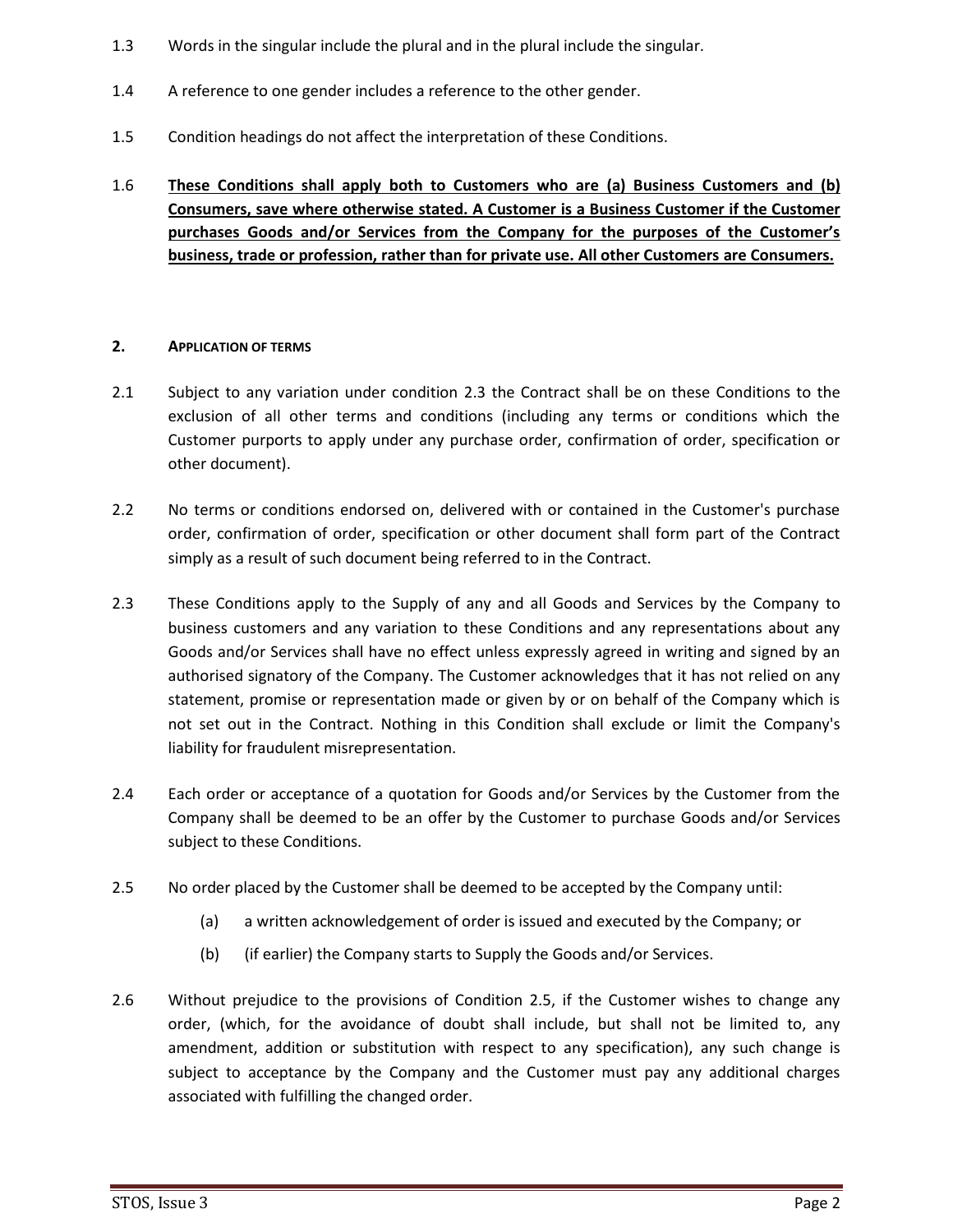- 2.7 The Customer shall ensure that the terms of its order and any applicable specification are complete and accurate and are submitted to the Company within a sufficient time period such as will enable the Company to fulfil the Company's obligations under the Contract.
- 2.8 Any quotation is given on the basis that no Contract shall come into existence until the Company accepts the Customer's order in accordance with the provisions of Condition 2.5. Any quotation is valid for a period of 30 days only from its date, provided that the Company has not previously withdrawn it.
- 2.9 Any Customer wishing to purchase Goods through the Company's website is hereby referred to Condition 12 of these Conditions.

## **3. DESCRIPTION**

- 3.1 The quantity and description of any Goods and/or Services shall be as set out in the Company's quotation or acknowledgement of order.
- 3.2 All samples, drawings, descriptive matter, specifications and advertising issued by the Company and any descriptions or illustrations contained in the Company's website, catalogues or brochures are issued or published for the sole purpose of giving an approximate idea of the Goods and Services described in them. They shall not form part of the Contract and this is not a sale by sample.
- 3.3 If any Goods are to be manufactured, ordered, designed, built, configured, altered, adapted, or subjected to any process by or on behalf of the Company for the Customer and/or any Services are to be performed by the Company, in each case in accordance with any specification or design submitted by the Customer, the Customer shall hold the Company harmless and shall fully indemnify the Company against any and all loss, damage, costs and expenses awarded against or incurred by the Company in connection with, or paid or agreed to be paid by, the Company, in settlement of any claim for infringement of any patent, copyright, design, trade mark or any other intellectual property right of any other person resulting from the Company's use of any specification or design so submitted.
- 3.4 Subject to Condition 9.2 (b), the Customer shall be solely responsible for ensuring the suitability of any Goods for any specific purpose.

## <span id="page-2-0"></span>**4. DELIVERY AND PERFORMANCE**

- 4.1 If the Customer requires the delivery of Goods to take place outside the United Kingdom, the Customer must contact the Company's export department, who will advise the Customer regarding the procedures applicable to export orders.
- 4.2 Delivery of the Goods shall be made by the Customer collecting the Goods at the Company's premises at any time after the Company has notified the Customer that the Goods are ready for collection or, if some other place for delivery is agreed by the Company, by the Company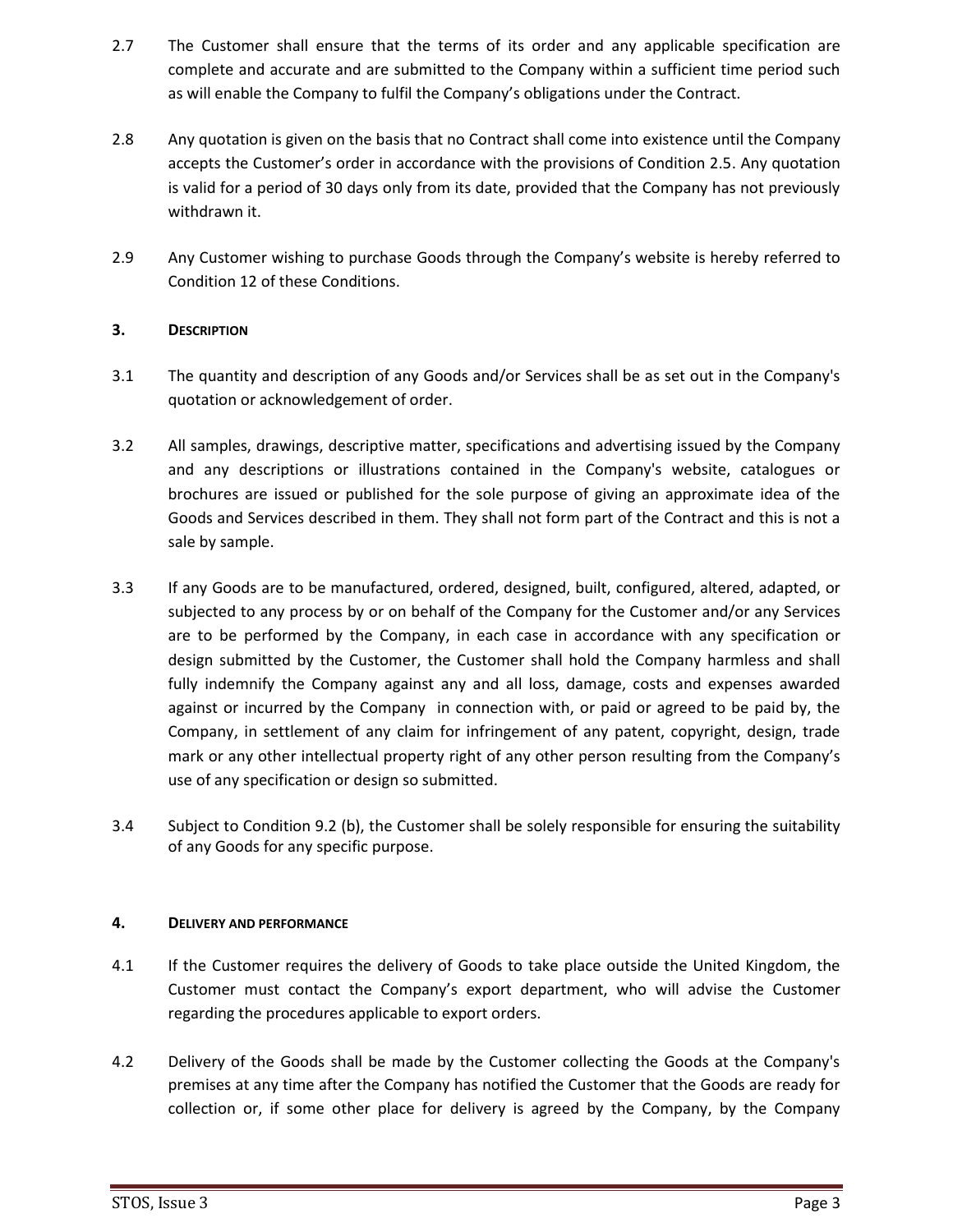delivering the Goods to that place. Performance of the Services shall take place at either the Customer's premises, boat or vehicle (which location shall in any case be agreed by the Company in advance and shall be hereinafter known as 'the Site'). The Company shall use reasonable endeavours to observe all health and safety rules and regulations and any other reasonable security requirements that apply at the Site and that have been communicated to it under Condition 4.13 (h), provided that it shall not be liable under the Contract if, as a result of such observation, it is in breach of any of its obligations under the Contract.

- 4.3 Any dates specified by the Company for delivery of the Goods and/or performance of the Services are intended to be an estimate and time for delivery shall not be made of the essence by notice. If no dates are so specified, delivery and/or performance, as applicable, shall be within a reasonable time. Should expedited delivery of any Goods be agreed, the Company reserves the right to levy an extra delivery charge.
- 4.4 The Services supplied under the Contract shall be provided by the Company to the Customer from the date of acceptance by the Company of the Customer's offer in accordance with condition 2.5, unless otherwise specified by the Company.
- 4.5 Subject to condition [15,](#page-16-0) and unless the Company specifies that the Services shall not be provided on a repetitive basis, the Services shall be provided for such fixed period as the Company shall determine in advance and shall continue to be supplied unless the Contract is terminated by one of the parties giving to the other such period of notice as the Company shall determine in advance.
- 4.6 Subject to the other provisions of these Conditions, the Company shall not be liable for any direct, indirect or consequential loss (all three of which terms include, without limitation, pure economic loss, loss of profits, loss of business, depletion of goodwill and similar loss), costs, damages, charges or expenses caused directly or indirectly by any delay in the delivery of the Goods and/or performance of the Services (even if caused by the Company's negligence), nor shall any delay entitle the Customer to terminate or rescind the Contract unless such delay exceeds 180 days.
- 4.7 If for any reason the Customer fails to take or accept delivery of any of the Goods, or the Company is unable to deliver the Goods on time because the Customer has not provided appropriate instructions, documents, licences or authorisations:
	- (a) risk in the Goods shall pass to the Customer (including for loss or damage caused by the Company's negligence);
	- (b) the Goods shall be deemed to have been delivered; and
	- (c) the Company may store the Goods until delivery, whereupon the Customer shall be liable for all related costs and expenses (including, without limitation, storage and insurance);or
	- (d) sell the Goods at the best price readily obtainable and (after deducting any reasonable costs and expenses in connection with the storage and expedited sale of the Goods), charge the Customer for any shortfall below the price for the Goods.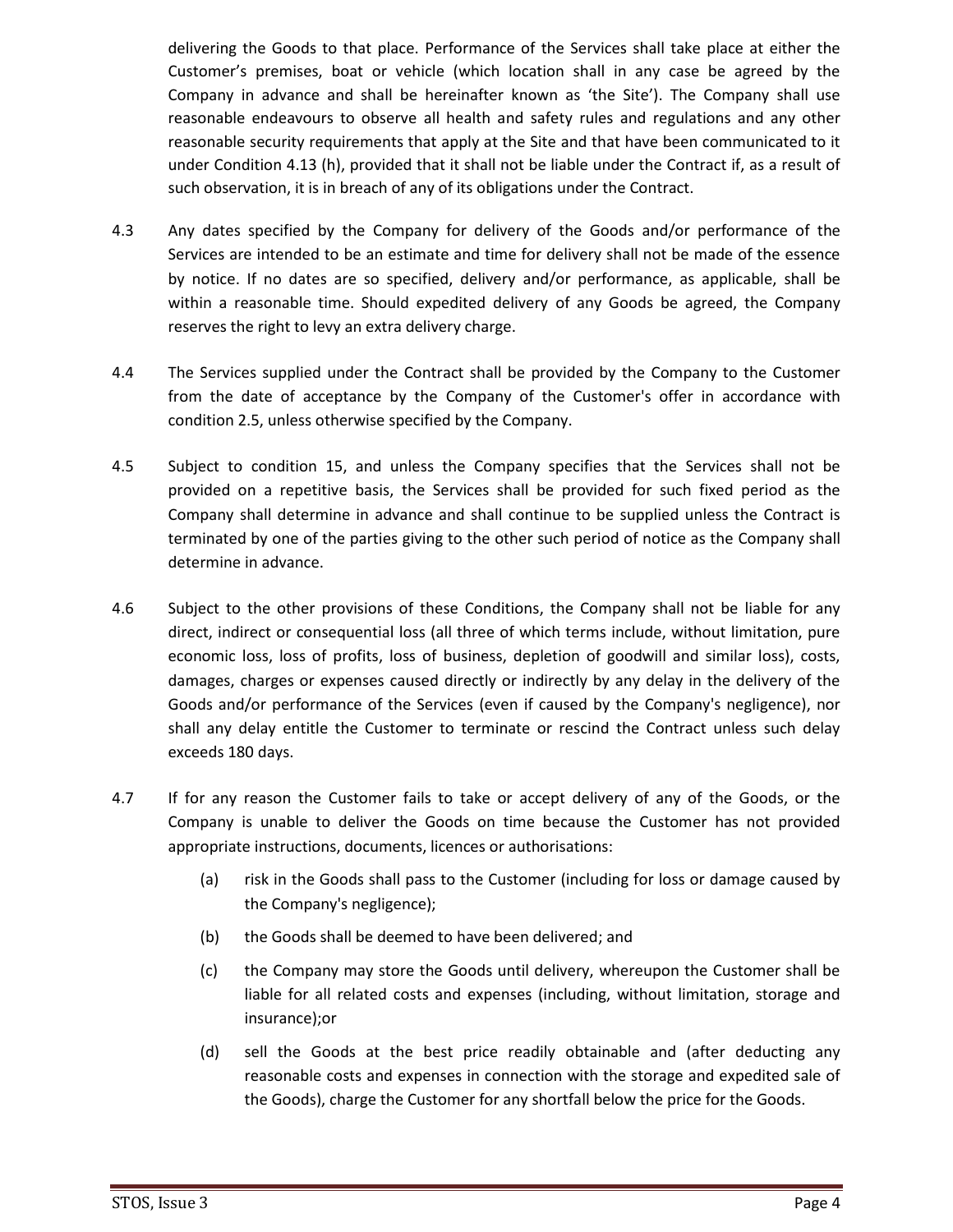- 4.8 The Customer shall provide at the Delivery Point and at its expense adequate and appropriate equipment and manual labour for loading the Goods.
- 4.9 If delivery involves difficult access to or at the Delivery Point and/or the Delivery Point is located at an unreasonable distance from any feasible vehicular access point, the Company reserves the right to levy an extra delivery charge.
- 4.10 If the Company delivers to the Customer a quantity of Goods of up to 10% more or less than the quantity accepted by the Company, the Customer shall not be entitled to object to or reject the Goods or any of them by reason of the surplus or shortfall and shall pay for such goods at the pro rata Contract rate.
- 4.11 The Company may deliver the Goods by separate instalments. Each separate instalment shall be invoiced and paid for in accordance with the provisions of the Contract.
- 4.12 Each instalment shall be a separate Contract and no cancellation or termination of any one Contract relating to an instalment shall entitle the Customer to repudiate or cancel any other Contract or instalment.
- 4.13 With respect to any Services which the Company is to perform for the Customer, the Customer shall:
	- (a) co-operate with the Company in all matters relating to the provision of the Services;
	- (b) provide the Company, its agents, subcontractors, consultants and employees, in a timely manner and at no charge, with such access to the Site together with anything therein or thereon and such other facilities as may be required by the Company, together with any utilities as may be specified by the Company;
	- (c) provide to the Company, in a timely manner, such relevant information as the Company may require, in such a format or formats as the Company may require, and ensure that it is accurate and fully comprehensible in all material respects;
	- (d) be responsible (at its own cost) for preparing and maintaining any relevant part of the Site for the performance of the Services and for reinstating any such part of the Site once performance of the Services has been completed;
	- (e) be solely responsible (at its own cost) for ensuring that conditions at the Site are suitable for the performance of the Services and that any relevant thing therein or thereon is in good working order (for the avoidance of doubt, the Company shall not undertake and shall not be required to undertake, any survey of the Site);
	- (f) if requested to do so by the Company and without charge, provide facilities at the Site for the off-loading and storage of the Goods in a readily accessible and secure storage area protected from theft and damage and shall be solely responsible for the safekeeping of the Goods whilst the same are stored at the Site;
	- (g) be solely responsible for ensuring the safety of any and all persons who are or may be present at the Site during the performance of the Services, including but not limited to restricting access to those areas of the Site where the Services are or are to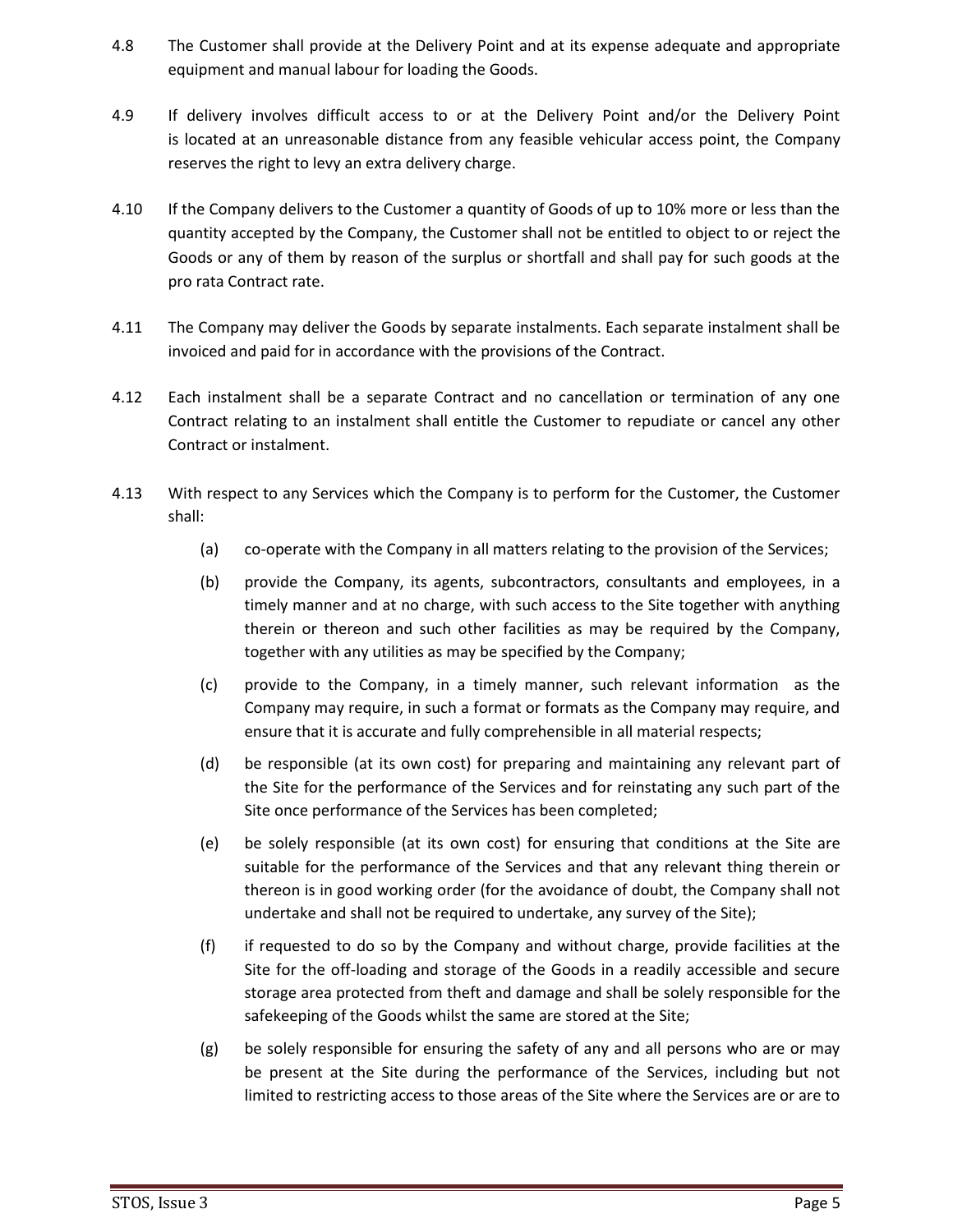be performed to those individuals engaged in performing the Services, or providing assistance to those so engaged;

- (h) inform the Company of all health and safety rules and regulations and any other reasonable security requirements that apply at the Site;
- (i) obtain and maintain (at its own cost) all necessary and appropriate licences, consents and approvals and comply with all relevant legislation, standards or requirements in relation to the provision of the Services at the Site, in all cases before the date on which the provision of the Services is to commence; and
- (j) effect and maintain appropriate insurance in an adequate amount with respect to all possible risks which may arise (i) in connection with the deployment of any person engaged by the Company to perform the Services at the Site and (ii) in connection with the storage of the Goods at the Site and shall, at the Company's request, provide such evidence of such insurance as the Company may reasonably require.
- 4.14 Without prejudice to Condition 4.13, prior to performance of the Services, the Customer shall remove from the Site any item that could pose an obstacle to the performance of the Services. The Customer shall incur additional charges if the Company has to remove, dismantle and/or dispose of any item at the Site. Without limitation, the Customer acknowledges that no cleanup work will be carried out by the Company and that any waste material arising from the performance of the Services shall be removed by the Customer at the Customer's cost. If the Company discovers or is notified of, before or during the performance of the Services, any problem at the Site which materially affects the Company's ability to perform the Services in accordance with the Company's standards at the price quoted, it shall be free to vary the price, notwithstanding that the problem may have existed prior to acceptance of the Customer's order or may have arisen subsequently. Without limitation, any additional costs caused by any delay in the performance of the Services, or any suspension of performance, at the Site (for reasons beyond the control of the Company) e g industrial action, shall be treated as a variation to the Customer's original order and the Customer shall be liable for any such additional costs.
- 4.15 If the Company's performance of its obligations under the Contract is prevented or delayed by any act or omission of the Customer, its agents, subcontractors, consultants or employees, the Company shall not be liable for any costs, charges or losses sustained or incurred by the Customer arising directly or indirectly from such prevention or delay.
- 4.16 The Customer shall not, without the prior written consent of the Company, whether acting on the Customer's own account, on behalf of, or with any other person (including any person which the Customer directs to act on its behalf) , at any time from the date of the Contract to the expiry of 6 months after the last date of Supply of the Services, solicit or entice away from the Company or employ (or attempt to employ) or otherwise engage or attempt to engage the services of any person who is, or has been, engaged as an employee, consultant or subcontractor of the Company in the provision of the Services.
- 4.17 Any consent given by the Company in accordance with Condition 4.16 shall be subject to the Customer paying to the Company a sum equivalent to 15 % of the then current annual remuneration of the Company's employee, consultant or subcontractor.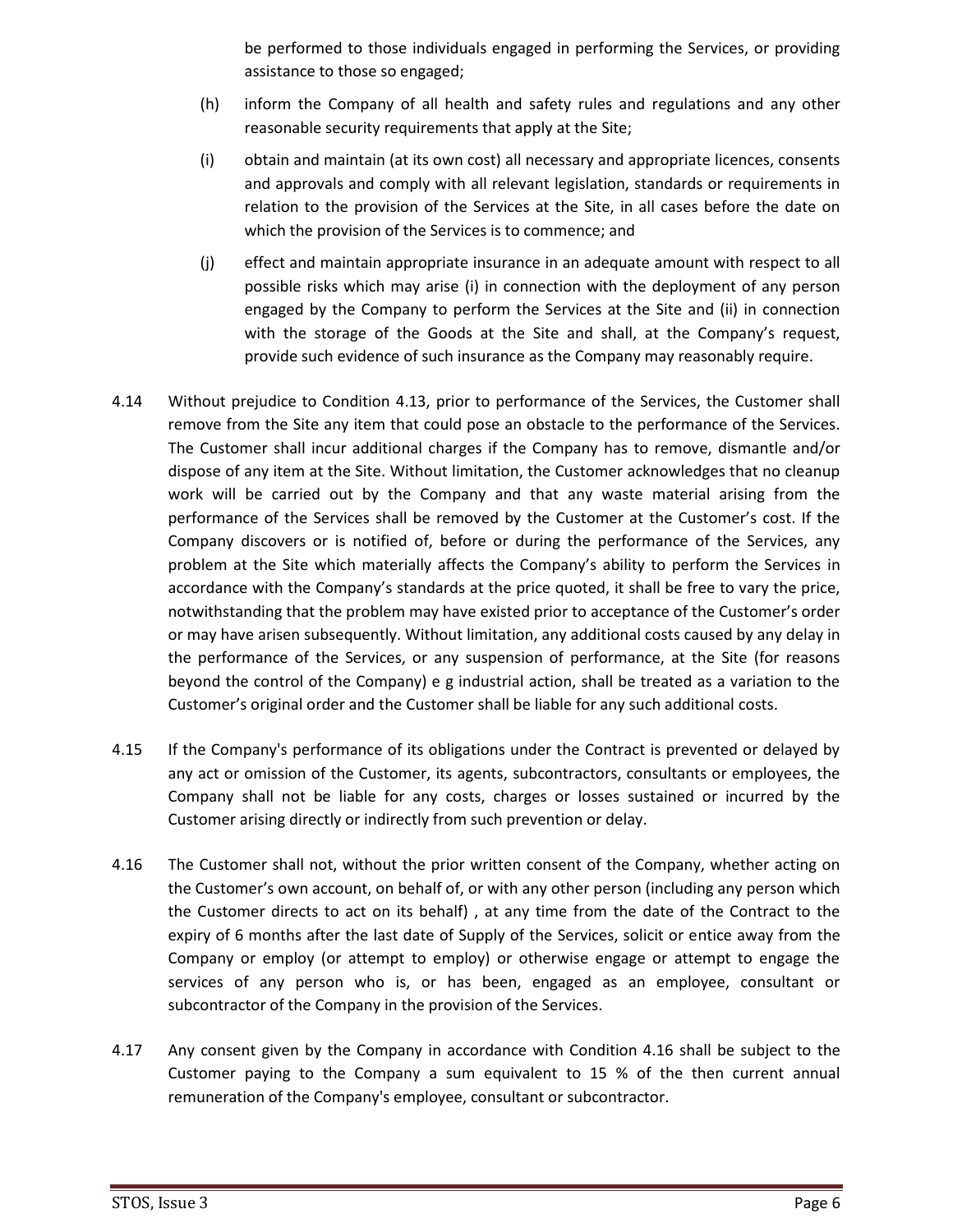## **5. NON-DELIVERY**

- 5.1 The quantity of any consignment of Goods as recorded by the Company on despatch from the Company's place of business shall be conclusive evidence of the quantity received by the Customer on delivery unless the Customer can provide conclusive evidence proving the contrary.
- 5.2 The Company shall not be liable for any non-delivery of the Goods (even if caused by the Company's negligence) unless the Customer gives written notice to the Company of the non delivery within 3 days of the date when the Goods would in the ordinary course of events have been received.
- 5.3 Any liability of the Company for non-delivery of the Goods shall be limited to replacing the Goods within a reasonable time or issuing a credit note at the pro rata Contract rate against any invoice raised for such Goods.

# <span id="page-6-0"></span>**6. RISK/TITLE**

- 6.1 Risk of damage to or loss of the Goods shall pass to the Customer:
	- (a) in the case of Goods to be delivered at the Company's premises, at the time when the Company notifies the Customer that the Goods are available for collection; or
	- (b) in the case of Goods to be delivered otherwise than at the Company's premises, at the time of delivery or, if the Customer wrongfully fails to take delivery of the Goods, the time when the Company has tendered delivery of the Goods.
- 6.2 Ownership of the Goods shall not pass to the Customer until the Company has received in full (in cash or cleared funds) all sums due to it in respect of:
	- (a) the Goods; and
	- (b) all other sums which are or which become due to the Company from the Customer on any account.

## **Conditions 6.3 to 6.8 shall only apply to Customers who are Business Customers**

- 6.3 Until ownership of the Goods has passed to the Customer, the Customer shall:
	- (a) hold the Goods on a fiduciary basis as the Company's bailee;
	- (b) store the Goods (at no cost to the Company) separately from all other goods of the Customer or any third party in such a way that they remain readily identifiable as the Company's property;
	- (c) not destroy, deface or obscure any identifying mark or packaging on or relating to the Goods; and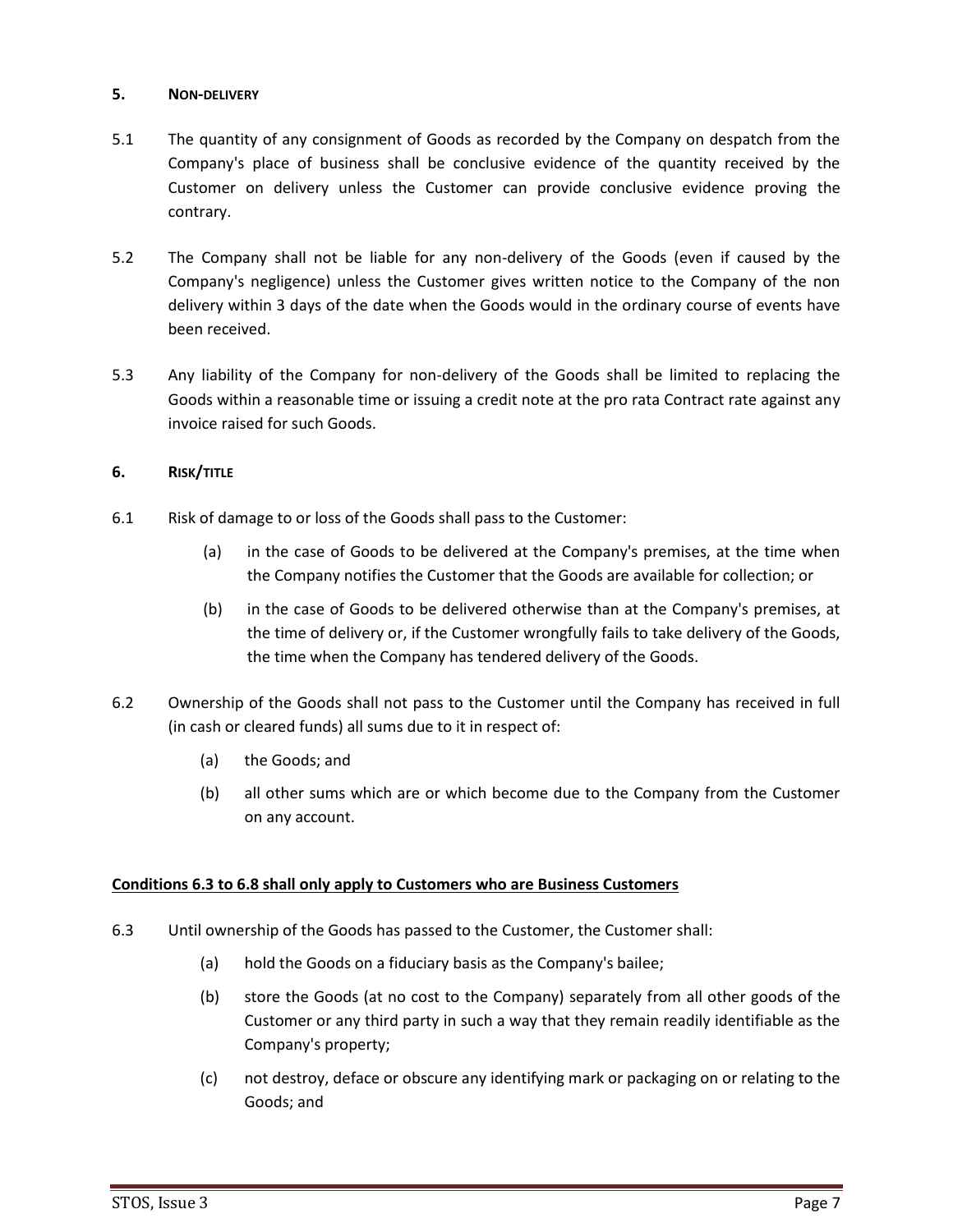- (d) maintain the Goods in satisfactory condition and keep them insured on the Company's behalf for their full price against all risks to the reasonable satisfaction of the Company. On request the Customer shall produce the policy of insurance to the Company.
- 6.4 The Customer may resell the Goods before ownership has passed to it solely on the following conditions:
	- (a) any sale shall be effected in the ordinary course of the Customer's business at full market value; and
	- (b) any such sale shall be a sale of the Company's property on the Customer's own behalf and the Customer shall deal as principal when making such a sale; and
	- (c) the proceeds of any such sale shall be held by the Customer as the Company's bailee and in a fiduciary capacity, and the Customer shall pay the proceeds into a separate bank account opened for that purpose and approved by the Company and shall ensure that in no circumstances are the proceeds mingled with other money or paid into an overdrawn bank account but are at all times identifiable as the Company's money; and
	- (d) if the Customer has not received the proceeds of any such sale as referred to in and pursuant to Condition 6.4 (c) it will, if called upon to do so by the Company, assign to the Company within seven days after being required in writing so to do by the Company, all rights against the person or persons by whom the proceeds are owed.
- 6.5 The Customer's right to possession of the Goods shall terminate immediately if:
	- (a) the Customer has a bankruptcy order made against him or makes an arrangement or composition with his creditors, or otherwise takes the benefit of any statutory provision for the time being in force for the relief of insolvent debtors, or (being a body corporate) convenes a meeting of creditors (whether formal or informal), or enters into liquidation (whether voluntary or compulsory) except a solvent voluntary liquidation for the purpose only of reconstruction or amalgamation, or has a receiver and/or manager, administrator or administrative receiver appointed of its undertaking or any part thereof, or documents are filed with the court for the appointment of an administrator of the Customer or notice of intention to appoint an administrator is given by the Customer or its directors or by a qualifying floating charge holder (as defined in paragraph 14 of Schedule B1 to the Insolvency Act 1986), or a resolution is passed or a petition presented to any court for the winding-up of the Customer or for the granting of an administration order in respect of the Customer, or any proceedings are commenced relating to the insolvency or possible insolvency of the Customer; or
	- (b) the Customer suffers or allows any execution distress or diligence, whether legal or equitable, to be levied on his/its property or obtained against him/it, or fails to observe or perform any of his/its obligations under the Contract or any other contract between the Company and the Customer, or is unable to pay its debts within the meaning of section 123 of the Insolvency Act 1986 or a secured lender to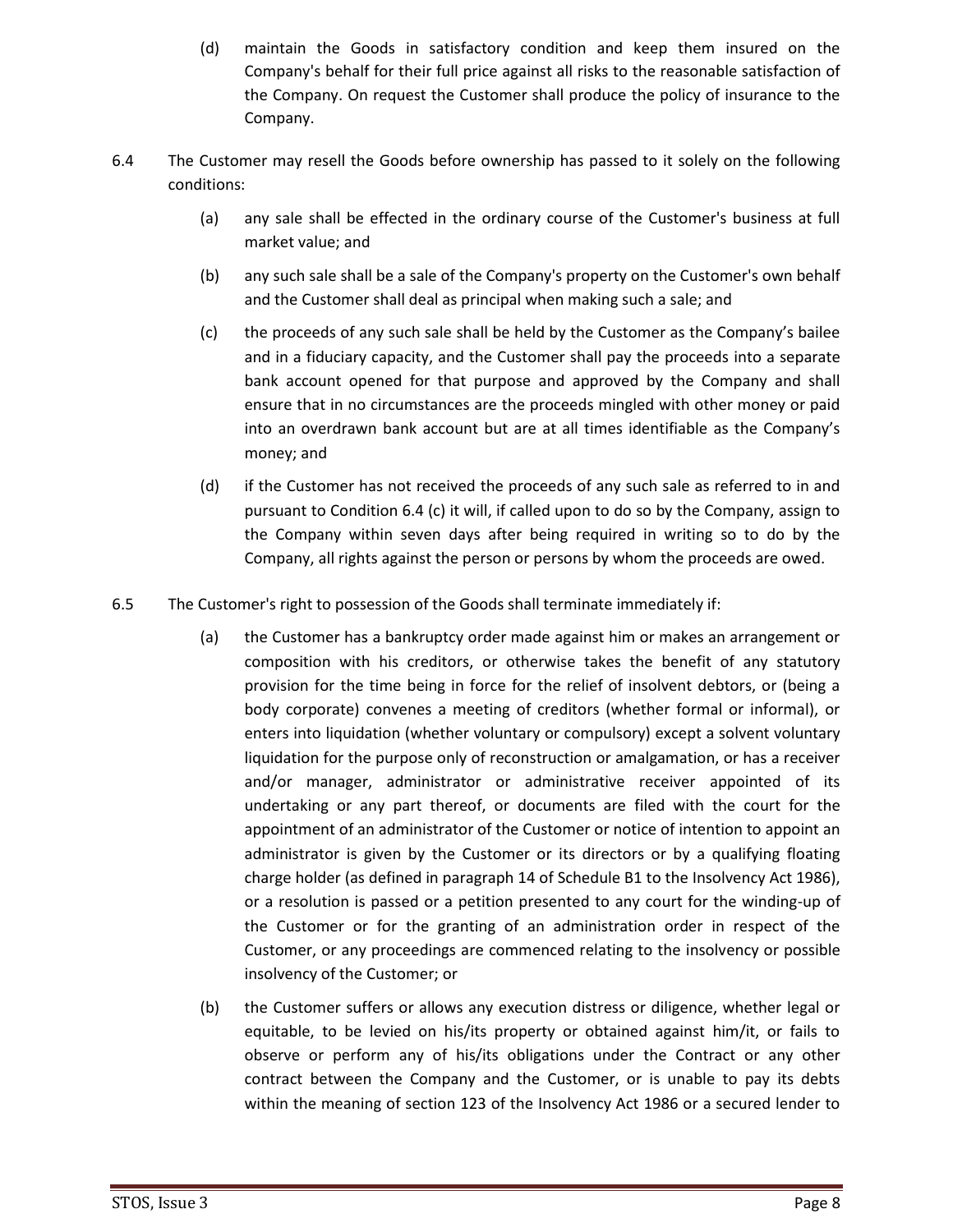the Customer takes any steps to obtain possession of the secured property or otherwise enforce its security or the Customer ceases to trade; or

- (c) the Customer encumbers or in any way charges any of the Goods.
- 6.6 The Company shall be entitled to recover payment for the Goods notwithstanding that ownership of any of the Goods has not passed from the Company.
- 6.7 The Customer grants the Company, its agents and employees an irrevocable licence at any time to enter any premises where the Goods are or may be stored or otherwise located, but in any event, and without limitation, hereby undertakes to secure full rights of access at any time to any such premises for the Company, its agents and employees in order to inspect the Goods, or, where the Customer's right to possession has terminated,(for any reason including, without limitation, the failure of the Customer to make full payment when due) to recover and to undertake any work required to remove them, notwithstanding that the Goods may be affixed or attached to any other goods or property.
- 6.8 The provisions of this Condition 6 shall apply to all Goods notwithstanding the conversion of any Goods by virtue of the admixture of the Goods with any other goods or materials.
- 6.9 Where the Company is unable to determine whether any Goods are the goods in respect of which the Customer's right to possession has terminated, the Customer shall be deemed to have sold all goods of the kind sold by the Company to the Customer in the order in which they were invoiced to the Customer.
- 6.10 On termination of the Contract, howsoever caused, the Company's (but not the Customer's) rights contained in this Conditio[n 6](#page-6-0) shall remain in effect.

## **7. PRICE**

- 7.1 Unless otherwise agreed by the Company in writing, the price for any Goods and/or Services shall be the price set out in the Company's price list published on the date of delivery or deemed delivery (or, if the Contract requires the Company to perform Services for the Customer, on the date of commencement of the performance of said Services).
- 7.2 The price for the Goods and/or Services shall be exclusive of any value added tax. Except as otherwise stated under the terms of any quotation or in any price list of the Company, and unless otherwise agreed in writing between the Customer and the Company, all prices for the Goods are given by the Company on an ex works basis and where the Company agrees to deliver the Goods otherwise than at the Company's premises, the Customer shall be liable to pay the Company's charges for transport, packaging and insurance.
- 7.3 Without prejudice to the provisions of Condition 7.1, the price of the Services shall be based on the time spent performing the Services.
- 7.4 The Company may review and pass on any increase in the price of the Goods due to unfavourable changes in the exchange rate, import duties, surcharges or freight charges.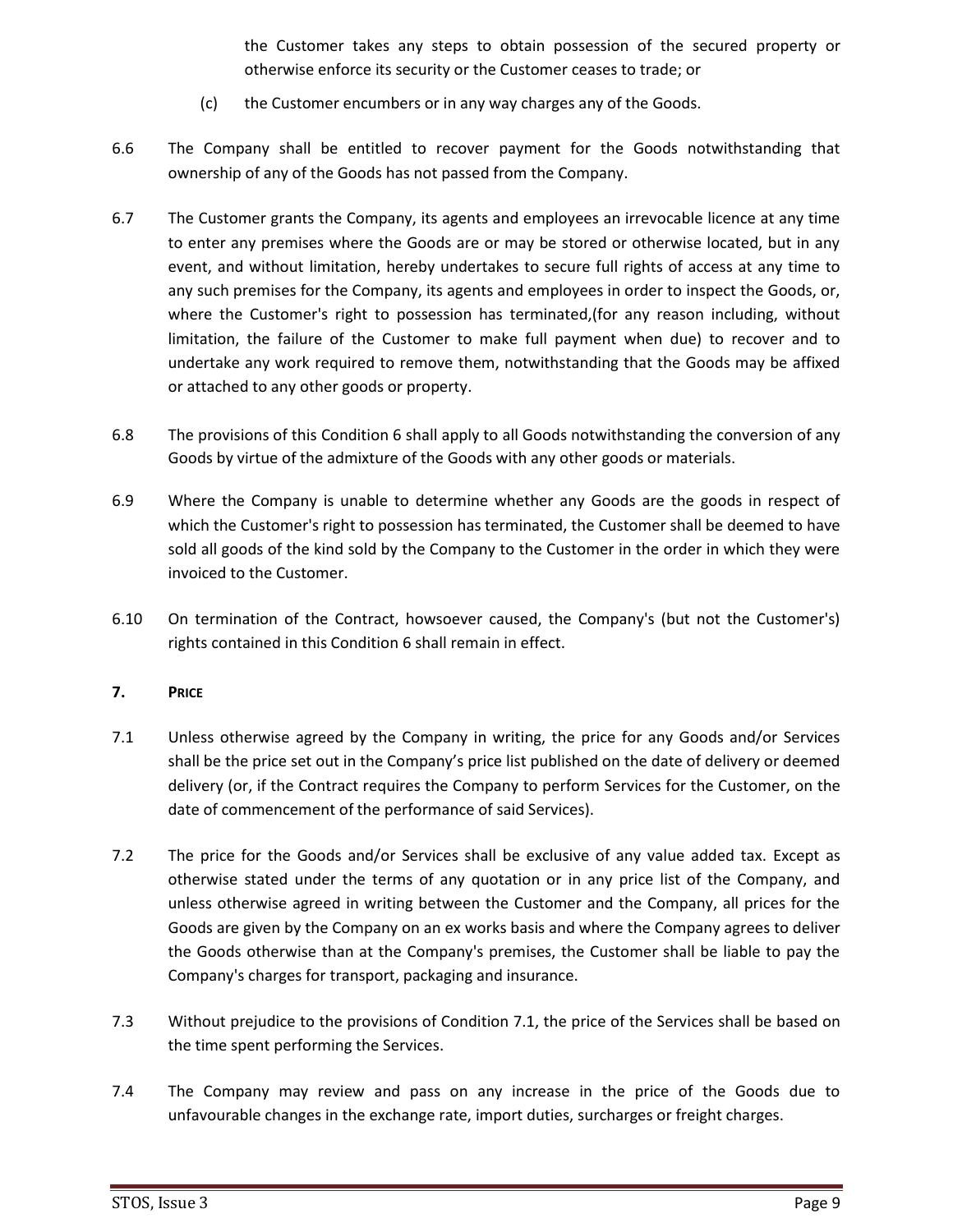- 7.5 The Customer shall pay to the Company any additional sums which, in the Company's sole discretion, are required as a result of the Customer's instructions or lack of instructions, the inaccuracy of any specification or any other cause attributable to the Customer directly or indirectly, including, without limitation, any failure by the Customer to fulfil any obligation set forth in Condition 4.13. The Company reserves the right to increase the price of any Goods or Services due to any change in delivery dates, quantities or specifications for the Goods or the Services requested by the Customer, or any delay caused by any instructions of the Customer or failure of the Customer to give the Company adequate information or instructions.
- 7.6 Without prejudice to Condition 7.4 or 7.5, the Company reserves the right to review and increase the price of any Goods and/or Services at any time before delivery and/or performance.

## **8. PAYMENT**

8.1 The price for any Goods and/or Services shall be paid by the Customer to the Company (or to such other party as may be notified to the Customer in writing), as follows:

8.1.1 If the Company has agreed monthly credit terms with the Customer, the Company's invoices must be paid within 30 days of the date of the invoice; or

8.1.2 If no credit terms have been agreed, then full payment must be made when the Customer's order is placed.

- 8.2 Time for payment shall be of the essence.
- 8.3 No payment shall be deemed to have been received until the Company has received cleared funds.
- 8.4 All payments payable to the Company under the Contract shall become due immediately on its termination despite any other provision.
- 8.5 The Customer shall make all payments due under the Contract in full without any deduction whether by way of set-off, counterclaim, discount, abatement or otherwise unless the Customer has a valid court order requiring an amount equal to such deduction to be paid by the Company to the Customer.
- 8.6 If the Customer fails to pay the Company any sum due pursuant to the Contract, the Customer shall be liable to pay interest to the Company on such sum from the due date for payment at the annual rate of 5 % above the base lending rate from time to time of Barclays Bank plc, accruing on a daily basis until payment is made, whether before or after any judgment. The Company reserves the right to claim interest under the Late Payment of Commercial Debts (Interest) Act 1998. The Customer shall reimburse the Company for any and all costs incurred by the Company in recovering payment pursuant to this Condition 8.
- 8.7 Without prejudice to Condition 8.6, any failure by the Customer to pay the Company any sum by the due date for payment and/or the occurrence of any one or more of the events set forth in Condition 6.5 shall entitle the Company, at any time and without notice to the Customer and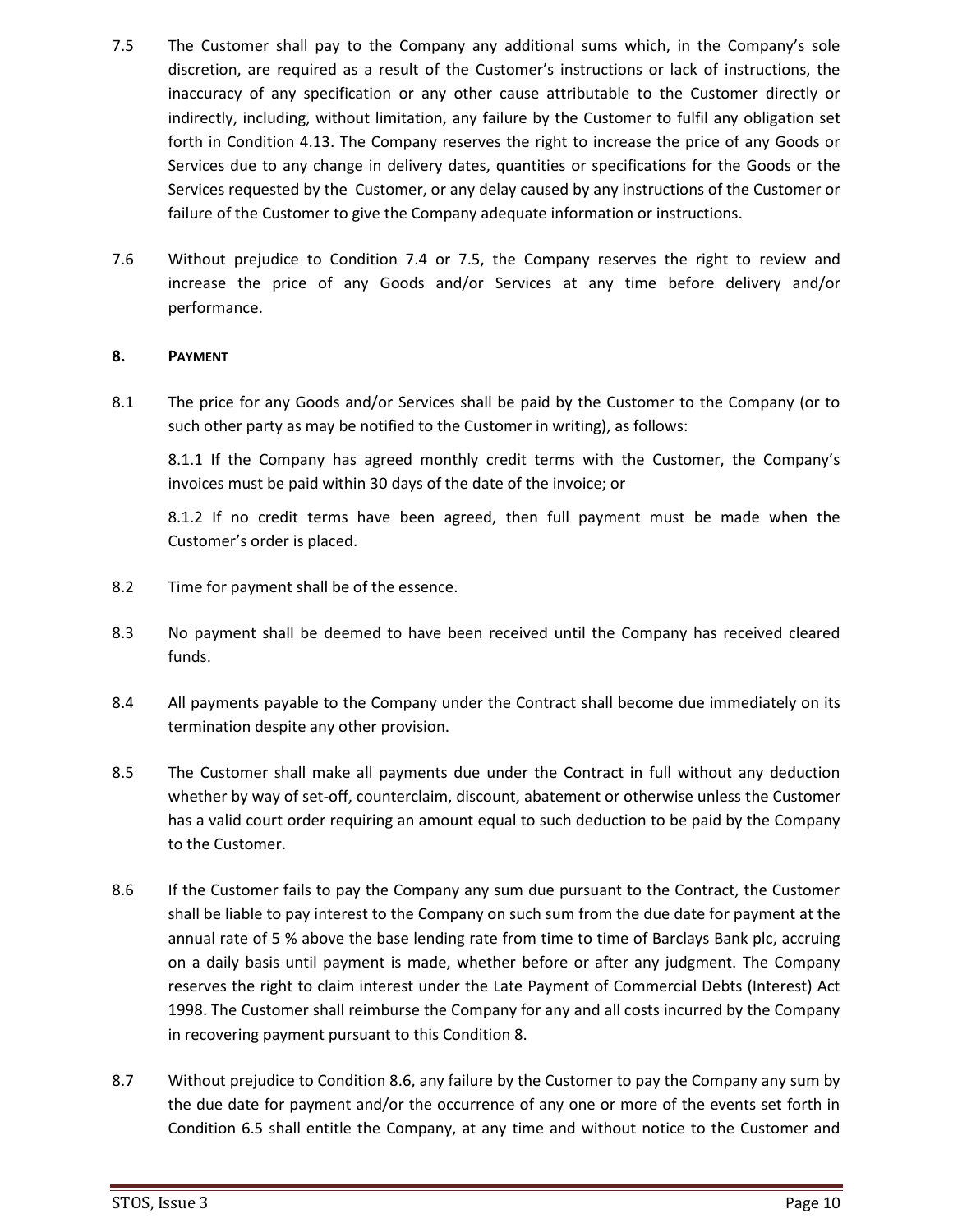without limitation to any other remedy available to the Company under these Conditions, the Contract, or otherwise:

8.7.1 To suspend or cancel the further delivery of any Goods and/or the performance of any Services, including, without limitation, stopping the delivery of any Goods in transit; and

8.7.2 To treat the Contract as having been repudiated by the Customer.

- 8.8 The Customer may not cancel any order for Goods and/or Services which has been accepted by the Company pursuant to Condition 2.5 and if the Customer cancels, or purports to cancel any such order (or the Contract or any part thereof), then the Company may, by notice in writing to the Customer, elect to treat the Contract as repudiated.
- 8.9 For the avoidance of doubt, and notwithstanding the exercise of any remedy by the Company in accordance with Condition 8.7 or 8.8, or under any other of these Conditions, the Contract, or otherwise, the Customer shall remain liable to pay and shall pay the Company at the Contract rate, any and all payments subsisting at the relevant time.
- 8.10 For the avoidance of further doubt, where credit account facilities are granted to the Customer by the Company, the Company reserves the right to withdraw them at any time without having to give any reason for doing so; in such a case, any outstanding invoice becomes due and payable immediately. Without limitation, the Company reserves the right at any time to refuse to do business with any Customer based upon any information received from credit insurers.

## **9. WARRANTIES**

- 9.1 The Company shall endeavour to transfer to the Customer the benefit of any warranty or guarantee given to the Company.
- <span id="page-10-1"></span><span id="page-10-0"></span>9.2 The Company warrants that (subject to the other provisions of these Conditions):
	- (a) on delivery, the Goods shall be of satisfactory quality within the meaning of the Sale of Goods Act 1979; and
	- (b) if the Customer has made it expressly known to the Company in the Customer's order that the Goods shall be suitable for a particular purpose and the Company has expressly stated in a written acknowledgment of order issued pursuant to Condition 2.5 that it will supply Goods suitable for that purpose, then the Goods shall, on delivery, be reasonably fit for the purpose so stated; and
	- (c) any Services will be performed with reasonable skill and care.
	- 9.3 The Company shall not be liable for a breach of any of the warranties in Conditio[n 9.2](#page-10-0) unless:
		- (a) the Customer gives written notice of the defect to the Company within 3 days of the time when the Customer discovers or ought to have discovered the defect (within 24 hours, if the defect is a result of damage in transit); and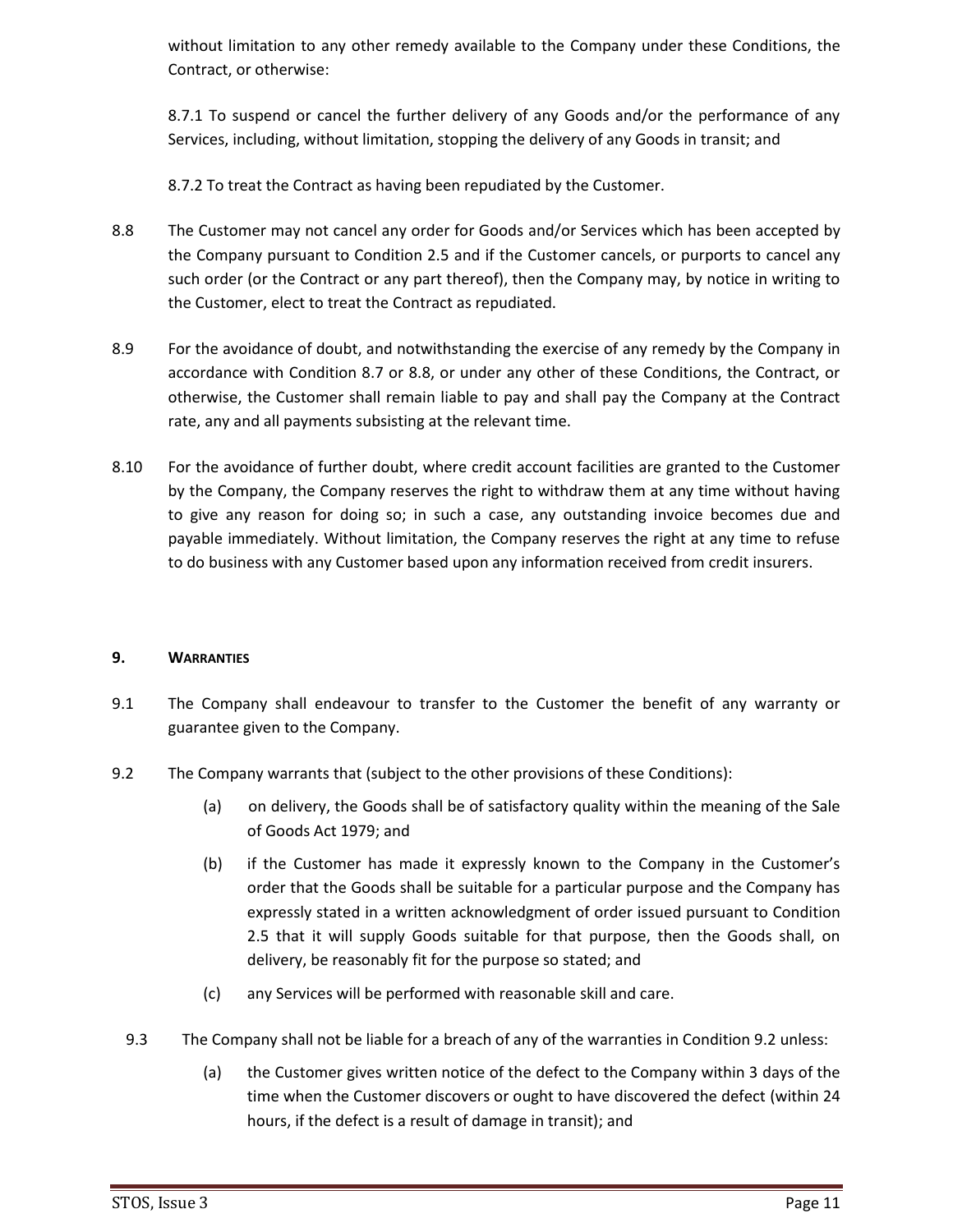- (b) the Company is given a reasonable opportunity after receiving the notice, of examining any Goods which the Customer has alleged to be defective and the Customer (if asked to do so by the Company) returns such Goods to the Company's place of business at the Company's cost for the examination to take place there.
- <span id="page-11-0"></span>9.4 The Company shall not be liable for a breach of any of the warranties in Conditio[n 9.2](#page-10-0) if:
	- (a) the Customer makes any further use of any Goods which the Customer has alleged to be defective after giving notice of any such defect; or
	- (b) the Customer alters or repairs the Goods without the prior written consent of the Company; or
	- (c) the defect arises because the Customer failed to follow any oral or written instructions as to the storage, installation, commissioning, use or maintenance of the Goods or (if there are none) good trade practice; or
	- (d) the defect arises from any specification supplied by the Customer, or from fair wear and tear, wilful damage, negligence, abnormal working conditions or from any misuse of the Goods; or
	- (e) the full price for the Goods and/or Services has not been paid by the time for payment stipulated in Condition 8.1; or
	- (f) the defect is of a type specifically excluded by the Company by notice in writing.
- <span id="page-11-1"></span>9.5 Subject to Condition [9.3](#page-10-1) and Condition [9.4,](#page-11-0) if any of the Goods and/or Services do not conform with any of the warranties in Conditio[n 9.2:](#page-10-0)
	- (a) the Company shall at its option repair or replace (but shall not, without limitation, install or re-install) any such Goods (or the defective part), or shall refund the price of such Goods at the pro rata Contract rate provided that, if the Company so requests, the Customer shall, at the Customer's expense, return the Goods or the part of such Goods which are defective to the Company. The Company shall, if it opts to replace the defective Goods, then deliver replacement Goods to the Customer at the Customer's premises (at the Customer's expense), and ownership of the defective Goods shall, if it has vested in the Customer, re-vest in the Company; and
	- (b) the Company shall re-perform any Services which are proved to the reasonable satisfaction of the Company not to have been performed with reasonable skill and care, or at the Company's option, shall refund any monies already paid by the Customer for any such Services.
- 9.6 If the Company complies with Condition [9.5](#page-11-1) it shall have no further liability for a breach of any of the warranties in Condition [9.2.](#page-10-0)
- 9.7 Subject to and without limiting the generality of any of the provisions of this Condition 9, the Company guarantees for a period of twelve months from the date of delivery of the Goods (sixty months from delivery, for custom built tanks) to repair or replace any parts which in the reasonable estimation of the Company are defective, (the defect having developed under proper use and arising solely from faulty material or workmanship), provided that the warranty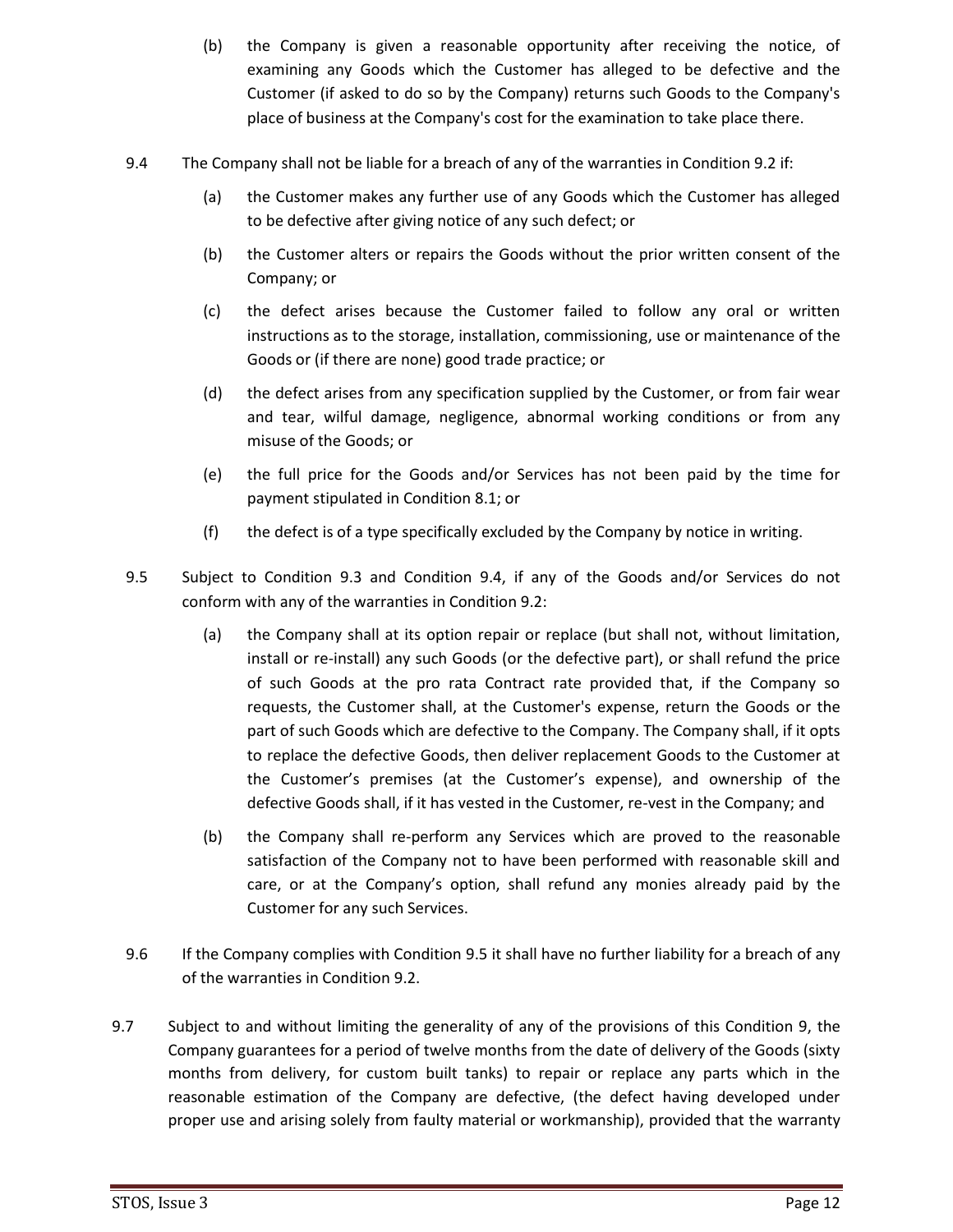for custom built tanks shall only extend to the tank body and shall not include any fittings, seals or level indication equipment and provided that the Company's responsibility under this Condition 9.7 shall be limited, at the sole option of the Company, to the cost of repairing the defective part or the cost of replacing the defective part and the Customer shall indemnify the Company against all other costs incurred by the Company in repairing or replacing the defective part, including but not limited to any labour/travel/accommodation/subsistence costs and expenses thereby incurred.

### **10. LIMITATION OF LIABILITY**

- 10.1 The following provisions set out the entire financial liability of the Company (including any liability for the acts or omissions of its employees, agents and sub-contractors) to the Customer in respect of:
	- (a) any breach of these Conditions;
	- (b) any use made or resale by the Customer of any of the Goods, or of any product incorporating any of the Goods; and
	- (c) any representation, statement or tortious act or omission including negligence arising under or in connection with the Contract.
- <span id="page-12-0"></span>10.2 All warranties, conditions and other terms implied by statute or common law (save for the conditions implied by section 12 of the Sale of Goods Act 1979 and section 2 of the Supply of Goods and Services Act 1982 ) are, to the fullest extent permitted by law, excluded from the Contract.
- <span id="page-12-1"></span>10.3 Nothing in these Conditions excludes or limits the liability of the Company:
	- (a) for death or personal injury caused by the Company's negligence; or
	- (b) under section 2(3), Consumer Protection Act 1987; or
	- (c) for any matter which it would be illegal for the Company to exclude or attempt to exclude its liability; or
	- (d) for fraud or fraudulent misrepresentation.
- 10.4 Subject to Conditio[n 10.2](#page-12-0) and Condition [10.3:](#page-12-1)
	- (a) the Company's total liability in contract, tort (including negligence or breach of statutory duty), misrepresentation, restitution or otherwise, arising in connection with the performance or contemplated performance of the Contract shall be limited to the Contract price; and
	- (b) the Company shall not be liable to the Customer for loss of profit, loss of business, or depletion of goodwill in each case whether direct, indirect or consequential, or any claims for consequential compensation whatsoever (howsoever caused) which arise out of or in connection with the Contract.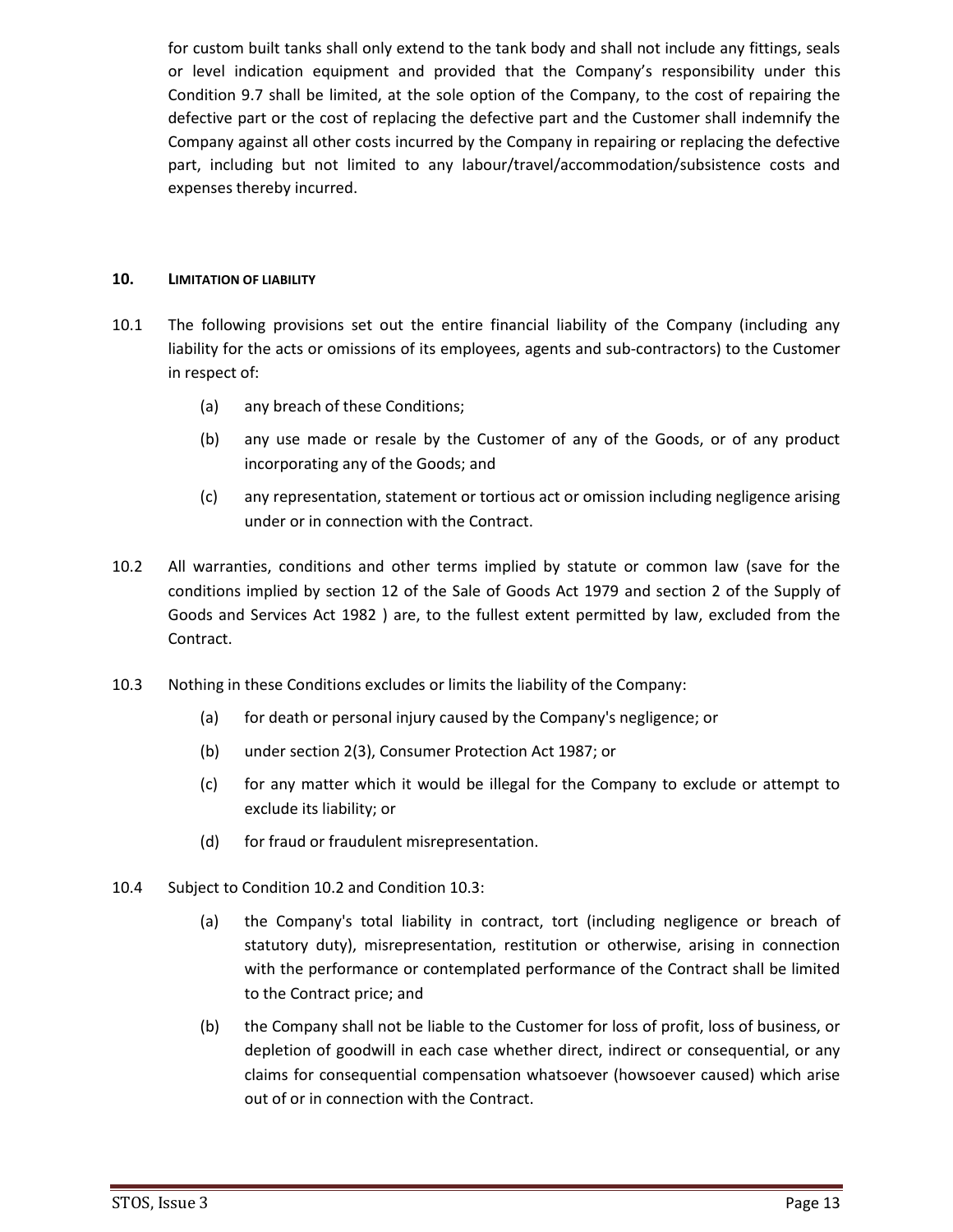#### **11. INDEMNITY**

The Customer shall hold the Company harmless and keep the Company fully and promptly indemnified against all direct, indirect or consequential liabilities (all three of which terms include, without limitation, loss of profit, loss of business, depletion of goodwill and like loss), loss, damages, injury, costs and expenses (including legal and other professional fees and expenses) awarded against or incurred or paid by the Company as a result of or in connection with any claim made by or against the Company in respect of any liability, loss, damage, injury, cost or expense whatsoever, howsoever and to whomsoever occurring, to the extent that such liability, loss, damage, injury, cost or expense arises directly or indirectly from the Customer's fraud, negligence, failure to perform or delay in the performance of any of its obligations under the Contract, subject to the Company confirming such costs, charges and losses to the Customer in writing.

# **12. ORDERS FOR GOODS PLACED THROUGH THE COMPANY'S WEBSITE**

- 12.1 [www.tek-tanks.com](http://www.tek-tanks.com/) is a site owned and operated by Tek-Tanks Limited, a company registered in England and Wales under company number is 03857992, with a registered office and main trading address at The Old Stables, West End Farm, Colthouse Lane, Upper Froyle, Hampshire, GU34 4JR, United Kingdom. The Company's VAT registration number is 744 9594 83. The Company is a limited company.
- 12.2 This Condition 12 sets out the terms on which the Company supplies any of the Goods which are available for purchase through the Company's website at [www.tek-tanks.com](http://www.tek-tanks.com/) to the Customer. The provisions of each of the other Conditions herein shall also apply, mutatis mutandis, to any and all orders for Goods placed through the Company's website.
- 12.3 By placing an order through the Company's site, the Customer warrants that:
	- (a) The Customer is legally capable of entering into binding contracts; and
	- (b) The Customer is at least 18 years old.
- 12.4 After placing an order, the Customer will receive an e-mail from the Company acknowledging that the Company has received the Customer's order. Please note that this does not mean that the Customer's order has been accepted. The Customer's order constitutes an offer to the Company to buy Goods. All orders are subject to acceptance by the Company, and the Company will confirm such acceptance to the Customer by sending the Customer an e-mail dispatch confirmation verifying that the Goods have been dispatched. The Contract between the Customer and the Company will only be formed when the Company sends the Customer the dispatch confirmation.
- 12.5 The Contract will relate only to those Goods whose dispatch the Company has verified in the dispatch confirmation. The Company will not be obliged to supply any other Goods which may have been part of the Customer's order until the dispatch of such Goods has been verified in a separate dispatch confirmation.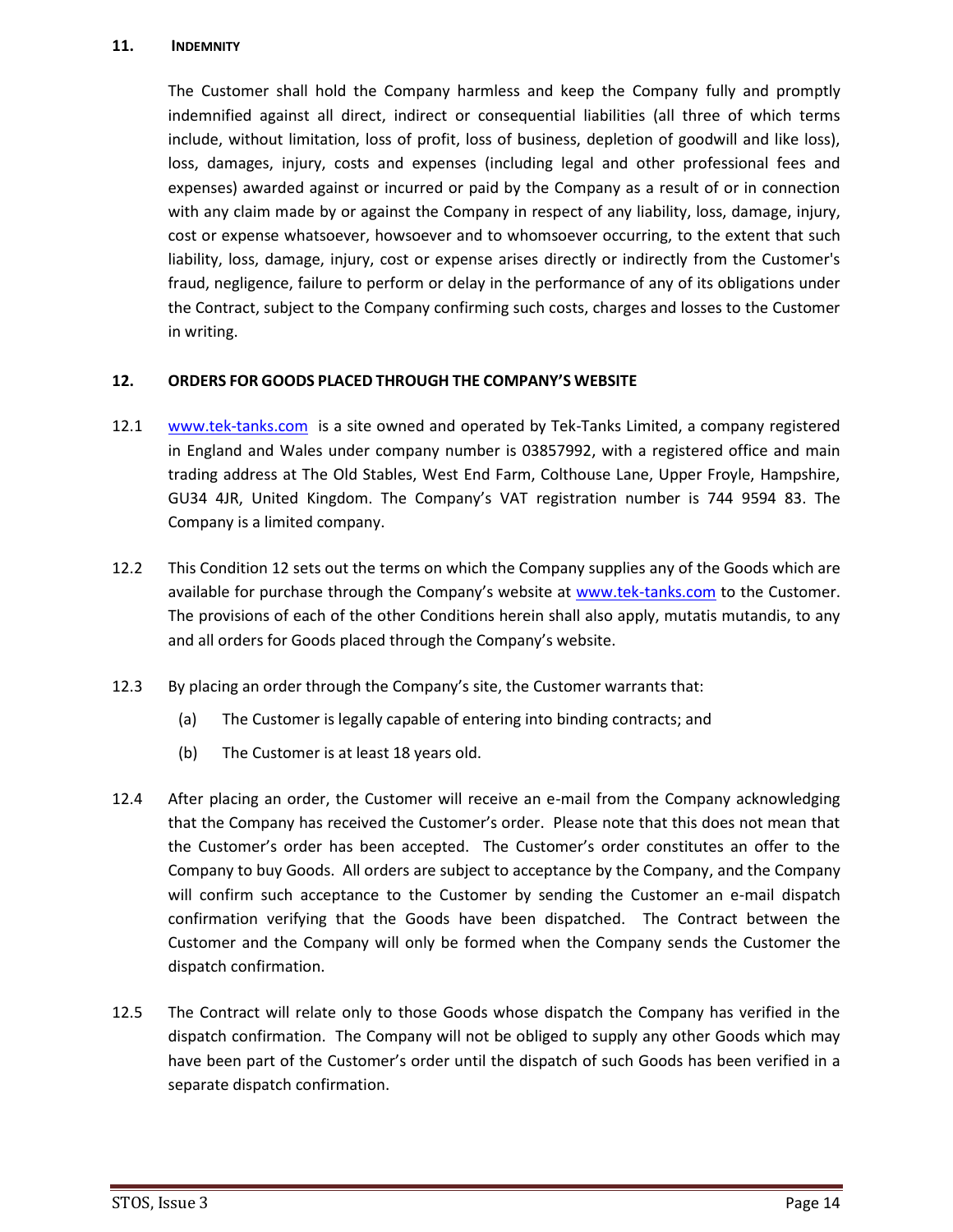12.6 The Customer's order will be fulfilled by the delivery date set out in the dispatch confirmation or, if no delivery date is specified, then within a reasonable time of the date of the dispatch confirmation.

## **Conditions 12.7-12.10 shall only apply if the Customer is a Consumer.**

- 12.7 The Customer may cancel a Contract at any time within 7 working days, beginning on the day after the Customer receives the Goods. In this case, the Customer will receive a full refund of the price paid for the Goods in accordance with the Company's refunds policy, which is set out in Condition 12.17. This right of cancellation does not apply to any Goods which are custom built, personalised or made to the Customer's specification.
- 12.8 To cancel a Contract, the Customer must inform the Company by sending an email to Mr. Martin Rye a[t MartinR@tek-tanks.com](mailto:MartinR@tek-tanks.com) pursuant to Condition 19 below. The Customer must also return the Goods to the Company immediately, in the same condition in which the Customer received them, and at the Customer's own cost and risk. The Customer has a legal obligation to take reasonable care of the Goods while they are in the Customer's possession. If the Customer fails to comply with this obligation, the Company may have a right of action against the Customer for compensation.
- 12.9 Details of how to exercise this right of cancellation are available upon request.
- 12.10 Nothing in this clause affects the Customer's statutory rights.
- 12.11 All quoted prices exclude VAT (where applicable) unless otherwise stated. VAT and delivery charges will be added to the sales total at the checkout stage. If the Customer's delivery address is outside the UK, the Customer may be subject to import duties and taxes, which are levied once a shipment reaches the Customer's country. Any such additional charges for customs clearance must be borne exclusively by the Customer. The Customer should note that customs policies vary widely from country to country; we advise all Customers to contact their local customs office for further information.
- 12.12 The price of any Goods will be as quoted on the Company's website from time to time, except in cases of obvious error.
- 12.13 Prices are liable to change at any time, but changes will not affect orders in respect of which the Company has already sent the Customer a dispatch confirmation.
- 12.14 The Company's website contains a large number of Goods and it is always possible that, despite the Company's best efforts, some of the Goods listed on the Company's website may be incorrectly priced. The Company will normally verify prices as part of the Company's dispatch procedures so that, where the correct price of the Goods is less than the Company's stated price, the Company will charge the lower amount when dispatching the Goods to the Customer. If the correct price of the Goods is higher than the price stated on the Company's website, the Company will normally, at the Company's discretion, either contact the Customer for instructions before dispatching the Goods, or reject the Customer's order and notify the Customer of such rejection.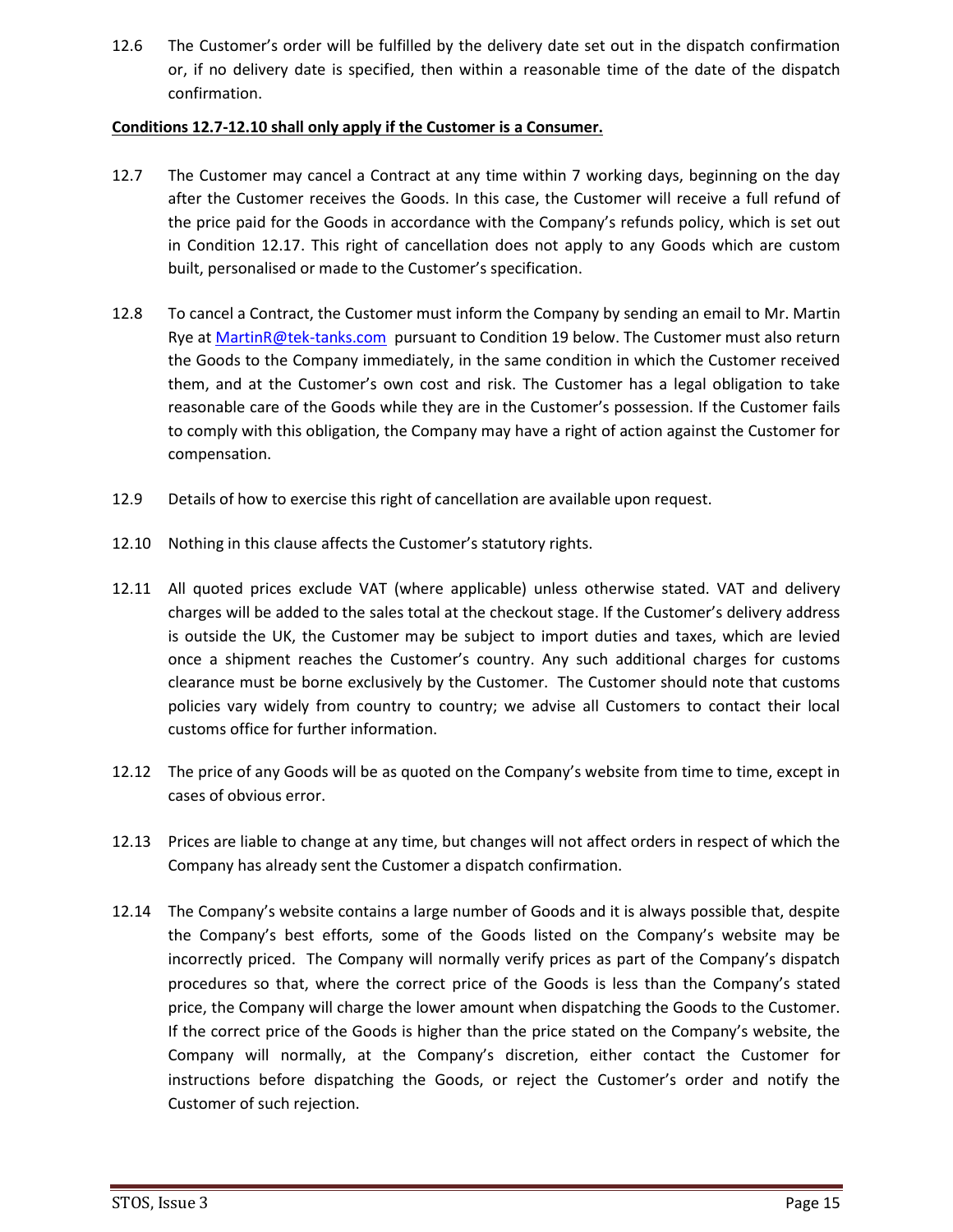- 12.15 The Company is under no obligation to provide the Goods to the Customer at the incorrect (lower) price, even after the Company has sent the Customer a dispatch confirmation, if the pricing error is obvious and unmistakeable and could have reasonably been recognised by the Customer as a mispricing.
- 12.16 Payment for all Goods must be by credit or debit card. The Company accepts payment with Visa, Mastercard and Maestro.
- 12.17 When the Customer returns Goods to the Company:

12.17.1 because the Customer cancelled the Contract in accordance with Condition 12.7 (Consumer Rights), the Company will process the refund due to the Customer as soon as possible and, in any case, within 30 days of the day the Customer has given notice of the Customer's cancellation. In this case, the Company will refund the price of the Goods to be returned in full, including the cost of sending the Goods to the Customer. However, the Customer will be responsible for the cost of returning the Goods to the Company;

12.17.2 for any other reason, the Company will examine the returned Goods and will notify the Customer via e-mail within a reasonable time of any refund to which the Customer is entitled. The Company will usually process the refund as soon as possible thereafter.

- 12.18 The Company will normally refund any money received from the Customer using the same method originally used by the Customer to pay for the Customer's purchase.
- 12.19 Commentary and other information, materials and/or images appearing on the Company's website are not intended to be relied upon nor to amount to advice on which reliance should be placed. The Company therefore disclaims all liability and responsibility arising from any reliance placed on such information by any visitor to the Company's website, or by anyone who may be informed of any of its contents.

# **13. CONFIDENTIAL INFORMATION AND INTELLECTUAL PROPERTY RIGHTS**

- 13.1 The Customer and the Company agree that in the course of the Company providing Goods and/or Services to the Customer, the parties may disclose to each other certain Confidential Information. The Customer and the Company agree that each party will maintain the Confidential Information's confidentiality and not disseminate it to any third party without the disclosing party's prior written consent, save that this obligation shall not apply to any Confidential Information that either party has a duty (whether legal or otherwise) to communicate or that is in the public domain or is already in the receiving party's possession through no fault of the receiving party.
- 13.2 The Customer acknowledges the Company's ownership of any Intellectual Property Rights in any Goods and/or Services provided to the Customer pursuant to the Contract and agrees not to contest the Company's ownership or use of any such Intellectual Property Rights. Without limitation, the Customer shall not acquire any such Intellectual Property Rights or any licence or grant of rights therein, nor shall the Customer register or attempt or permit to be registered, any such Intellectual Property Rights or any licence or grant of rights therein. The Customer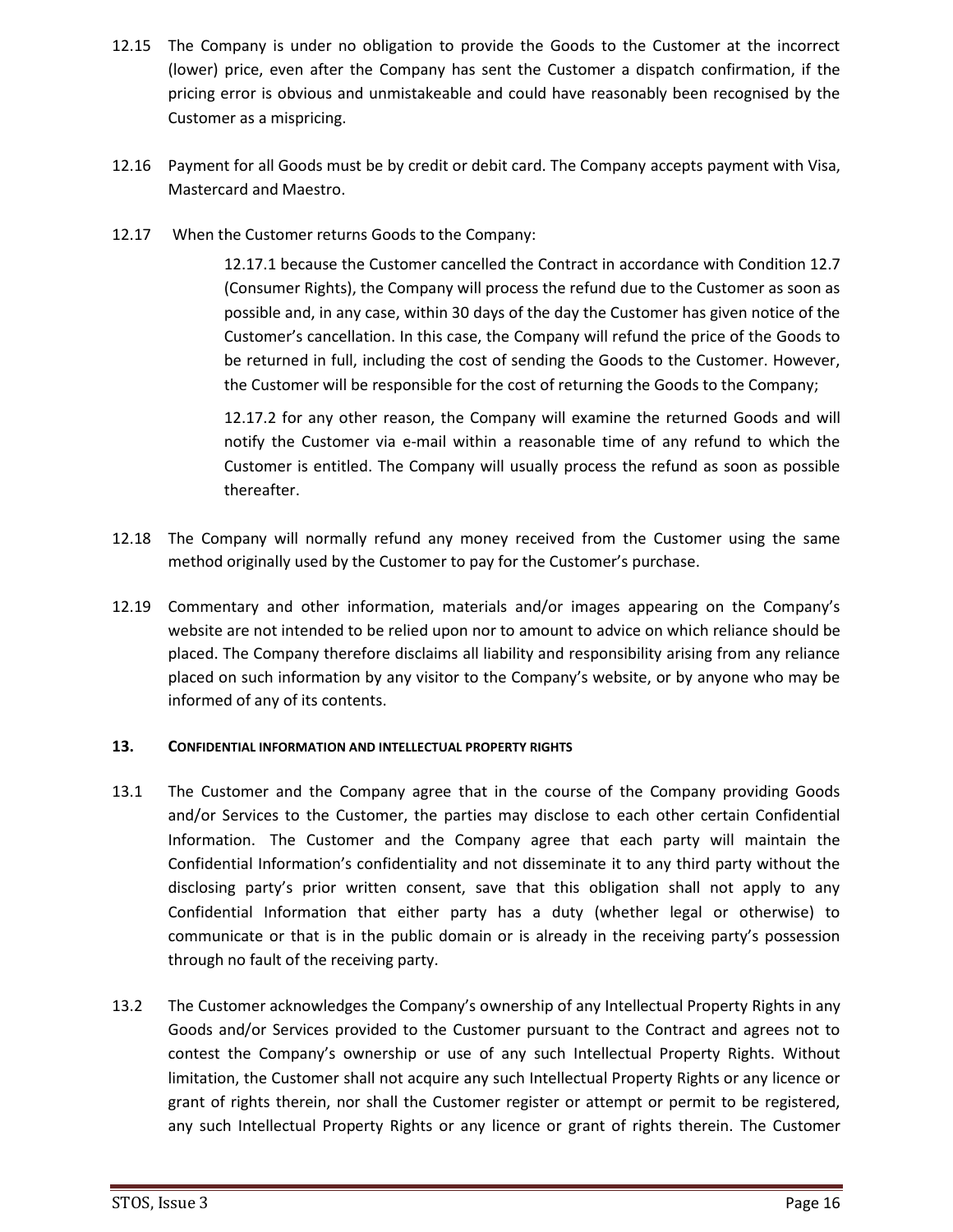further acknowledges that, without limitation, any and all Intellectual Property Rights developed by the Company in performing any Services or providing any Goods shall become vested and shall vest in the Company absolutely and shall also be subject to the other provisions of this Condition 13.2.

## **14. DATA PROTECTION**

The Customer acknowledges and agrees that any personal data contained in any information provided to the Company may be processed by and on behalf of the Company in connection with the Supply of any Goods and/or Services.

## <span id="page-16-0"></span>**15. TERMINATION**

- <span id="page-16-1"></span>15.1 Without prejudice to any other rights or remedies which the parties may have, either party may terminate the Contract without liability to the other immediately on giving notice to the other if:
	- (a) the other party fails to pay any amount due under the Contract on the due date for payment and remains in default not less than seven days after being notified in writing to make such payment; or
	- (b) the other party commits a material breach of any of the terms of the Contract and (if such a breach is remediable) fails to remedy that breach within 30 days of that party being notified in writing of the breach; or
	- (c) the other party repeatedly breaches any of the terms of the Contract in such a manner as to reasonably justify the opinion that its conduct is inconsistent with it having the intention or ability to give effect to the terms of the Contract; or
	- (d) the other party suspends, or threatens to suspend, payment of its debts or is unable to pay its debts as they fall due or admits inability to pay its debts or (being a Company) is deemed unable to pay its debts within the meaning of section 123 of the Insolvency Act 1986 or (being a natural person) is deemed either unable to pay its debts or as having no reasonable prospect of so doing, in either case, within the meaning of section 268 of the Insolvency Act 1986 or (being a partnership) has any partner to whom any of the foregoing apply; or
	- (e) the other party commences negotiations with all or any class of its creditors with a view to rescheduling any of its debts, or makes a proposal for or enters into any compromise or arrangement with its creditors other than for the sole purpose of a scheme for a solvent amalgamation of that other party with one or more other companies or the solvent reconstruction of that other party; or
	- (f) a petition is filed, a notice is given, a resolution is passed, or an order is made, for or on connection with the winding up of that other party other than for the sole purpose of a scheme for a solvent amalgamation of that other party with one or more other companies or the solvent reconstruction of that other party;
	- (g) an application is made to court, or an order is made, for the appointment of an administrator or if a notice of intention to appoint an administrator is given or if an administrator is appointed over the other party; or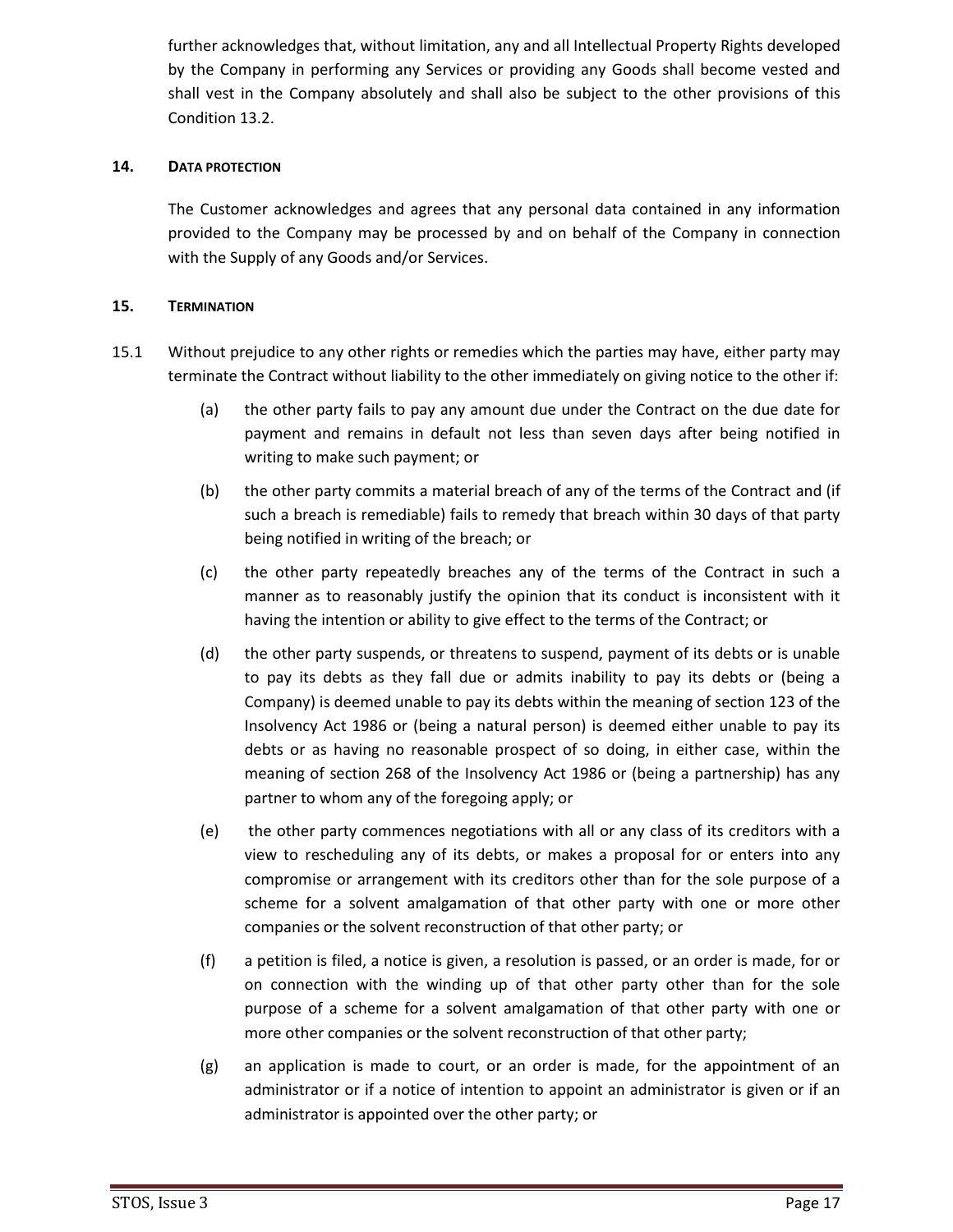- <span id="page-17-1"></span>(h) a floating charge holder over the assets of that other party has become entitled to appoint or has appointed an administrative receiver; or
- (i) a person becomes entitled to appoint a receiver over the assets of the other party or a receiver is appointed over the assets of the other party; or
- <span id="page-17-0"></span>(j) a creditor or encumbrancer of the other party attaches or takes possession of, or a distress, execution, sequestration or other such process is levied or enforced on or sued against, the whole or any part of its assets and such attachment or process is not discharged within 14 days; or
- (k) any event occurs, or proceeding is taken, with respect to the other party in any jurisdiction to which it is subject that has an effect equivalent or similar to any of the events mentioned in condition [15.1\(d\)](#page-16-1) to condition [15.1\(j\)c](#page-17-0)ondition [15.1\(h\)](#page-17-1) (inclusive); or
- (l) the other party suspends or ceases, or threatens to suspend or cease, to carry on all or a substantial part of its business; or
- (m) there is a change of control of the other party (as defined in section 574 of the Capital Allowances Act 2001).
- 15.2 On termination of the Contract for any reason:
	- (a) the Customer shall immediately pay to the Company all of the Company's outstanding unpaid invoices and interest and, in respect of any Services supplied but for which no invoice has been submitted, the Company may submit an invoice, which shall be payable immediately on receipt; and
	- (b) the accrued rights and liabilities of the parties as at termination and the continuation of any provision expressly stated to survive or implicitly surviving termination, shall not be affected.
- 15.3 On termination of the Contract (however arising), conditions 9-14 and 19 shall survive and continue in full force and effect.

## **16. ASSIGNMENT/SUBCONTRACTING**

- 16.1 The Company may assign the Contract or any part of it to any person, firm or company.
- 16.2 The Customer shall not be entitled to assign the Contract or any part of it without the prior written consent of the Company.
- 16.3 The Company, but not the Customer, shall be entitled to subcontract any or all of its obligations under all or any part of the Contract.

## **17. FORCE MAJEURE**

The Company reserves the right to defer the date of delivery and/or performance, or to cancel the Contract or reduce the volume of the Goods and/or Services ordered by the Customer (without liability to the Customer) if it is prevented from or delayed in the carrying on of its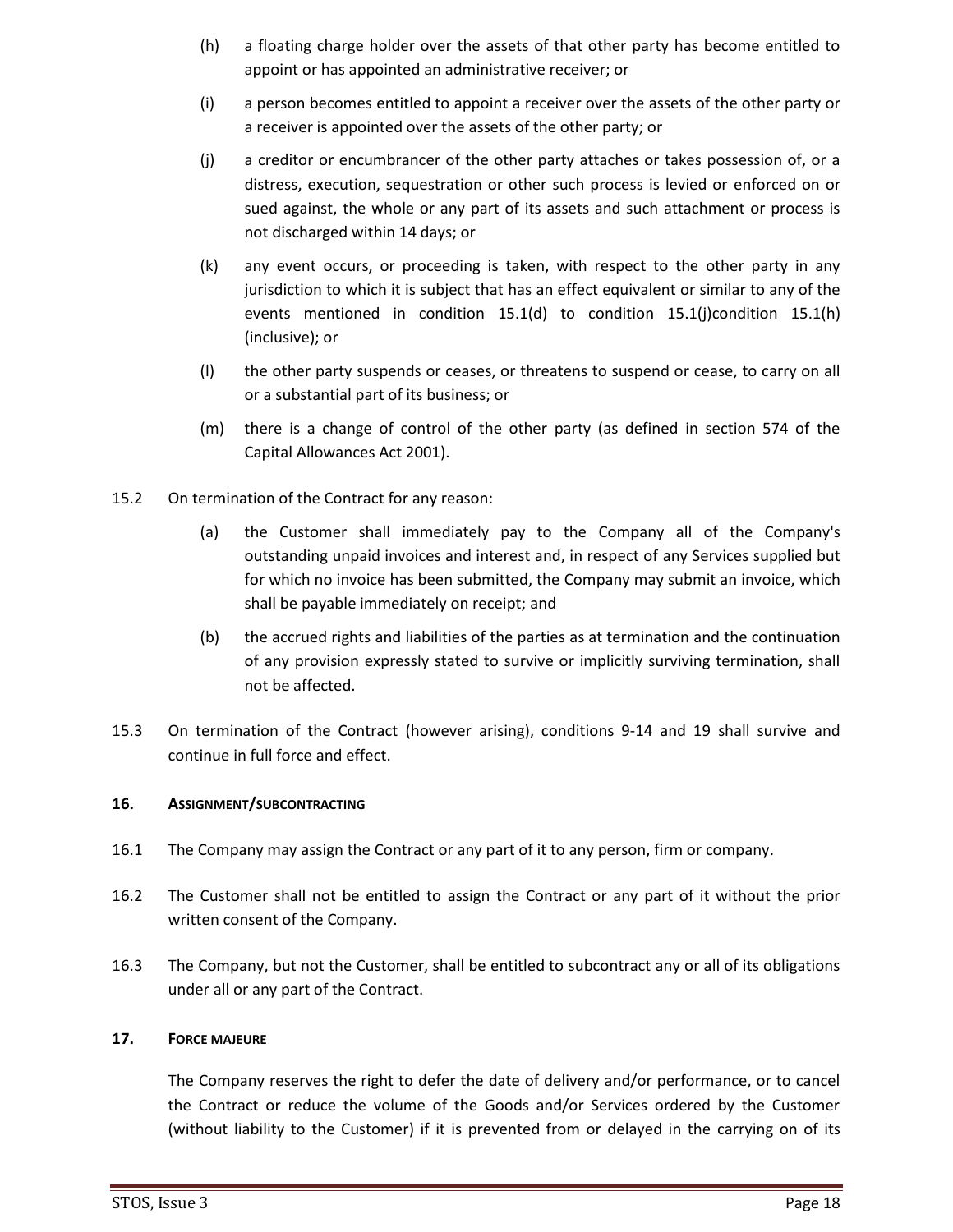business due to circumstances beyond the reasonable control of the Company including, without limitation, acts of God, governmental actions, war or national emergency, acts of terrorism, protests, riot, civil commotion, fire, explosion, flood, epidemic, lock-outs, strikes or other labour disputes (whether or not relating to either party's workforce), or restraints or delays affecting carriers or inability or delay in obtaining supplies of adequate or suitable materials, provided that, if the event in question continues for a continuous period in excess of 180 days, the Customer shall be entitled to give notice in writing to the Company to terminate the Contract.

#### **18. GENERAL**

- 18.1 Each right or remedy of the Company under the Contract is without prejudice to any other right or remedy of the Company whether under the Contract or not.
- 18.2 If any provision of the Contract is found by any court, tribunal or administrative body of competent jurisdiction to be wholly or partly illegal, invalid, void, voidable, unenforceable or unreasonable it shall to the extent of such illegality, invalidity, voidness, voidability, unenforceability or unreasonableness be deemed severable and the remaining provisions of the Contract and the remainder of such provision shall continue in full force and effect.
- 18.3 Failure or delay by the Company in enforcing or partially enforcing any provision of the Contract shall not be construed as a waiver of any of its rights under the Contract.
- 18.4 Any waiver by the Company of any breach of, or any default under, any provision of the Contract by the Customer shall not be deemed a waiver of any subsequent breach or default and shall in no way affect the other terms of the Contract.
- 18.5 The parties to the Contract do not intend that any term of the Contract shall be enforceable by virtue of the Contracts (Rights of Third Parties) Act 1999 by any person that is not a party to it.
- 18.6 The formation, existence, construction, performance, validity and all aspects of the Contract shall be governed by English law and the parties submit to the exclusive jurisdiction of the English courts.

## **19. COMMUNICATIONS**

- 19.1 All communications between the parties about the Contract shall be in writing and delivered by hand or sent by pre-paid first class post or sent by fax or sent electronically via email.
	- (a) (in case of communications to the Company) to its registered office or such changed address as shall be notified to the Customer by the Company; or
	- (b) (in the case of the communications to the Customer) to the registered office of the addressee (if it is a company) or (in any other case) to any address of the Customer set out in any document which forms part of the Contract or such other address as shall be notified to the Company by the Customer.
- 19.2 Communications shall be deemed to have been received: